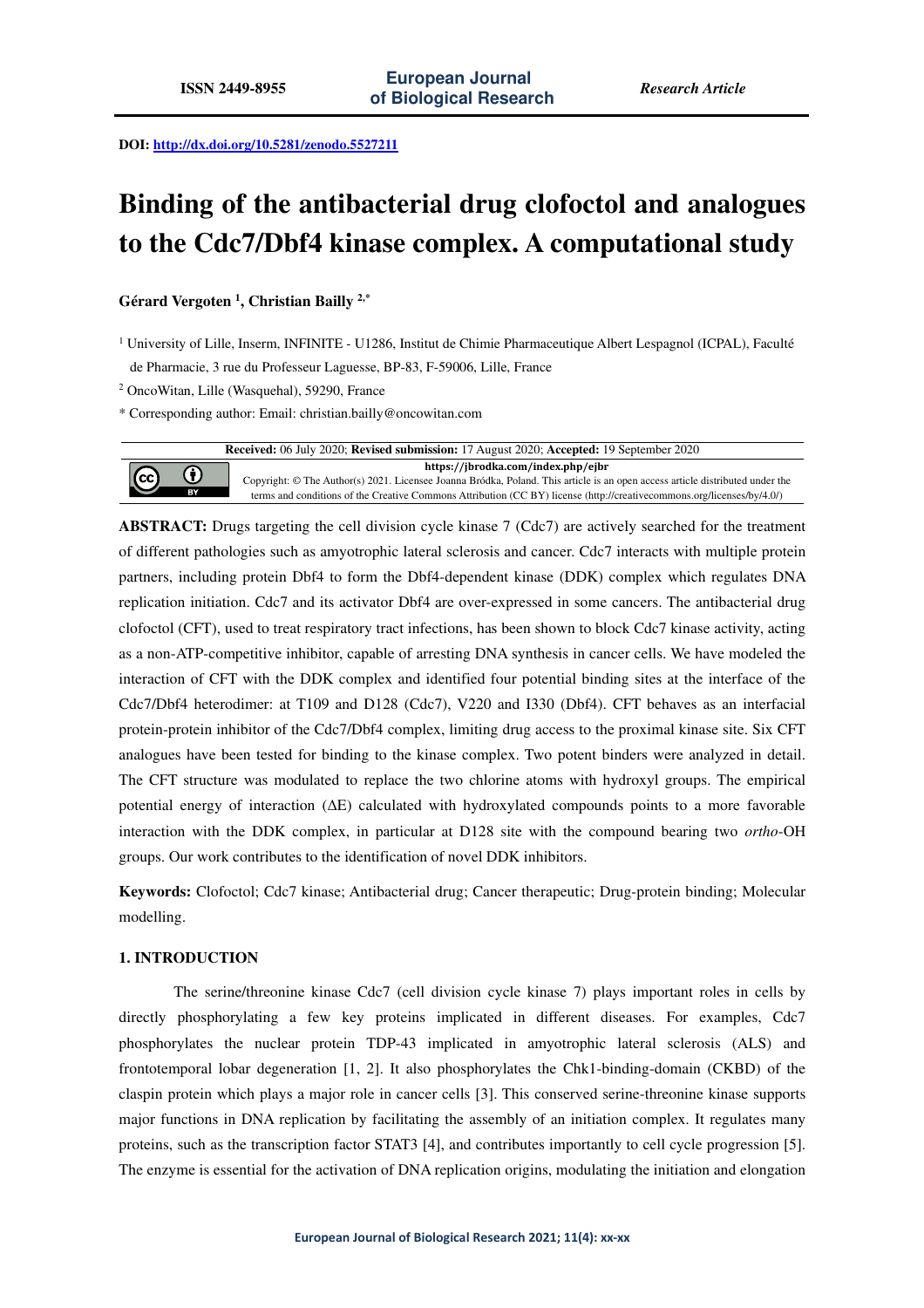steps of DNA synthesis [6]. For these reasons, Cdc7 is viewed as an important molecular target for the design of drugs active against different diseases, such as ALS [2] and cancer [7-9].

A dozen of selective Cdc7 kinase inhibitors have been reported. They are mostly small heterocyclic molecules directed against the active kinase site of the protein. This is the case of the highly potent and selective thienopyrimidinone derivative TAK-931 which has revealed major anticancer activities and is currently undergoing clinical trials [10-12]. Another anticancer kinase inhibitor, PHA-767491, targets Cdc7 and a few other kinases [13-16]. Several other small molecules targeting the kinase active site of Cdc7 could be cited [17], in particular the benzofuropyrimidinone derivative XL413 with a nanomolar efficacy against Cdc7 [18-20]. The co-crystal structure of XL413 bound to Cdc7 has revealed that the drug fits into the active site of the enzyme, to compete with ATP [21]. As an orally bioavailable and selective Cdc7 inhibitor, XL413 (also known as BMS-863233), induces marked tumor growth inhibition in a colon (Colo-205) xenograft model [18]. It is also a useful tool to study the repair of double-strand DNA breaks and DNA replication [22, 23].

Cdc7 has a regulatory protein partner named Dbf4, a cell cycle regulator. A heterodimer is formed between the Cdc7 kinase and its regulatory subunit Dbf4, providing the so-called the Dbf4-dependent kinase, DDK which is necessary to initiate DNA replication in eukaryotic cells by activating replicative helicases. The Cdc7/Dbf4 kinase complex is required to trigger initiation of DNA replication through the phosphorylation of minichromosome maintenance complex subunits 2-7 (MCM2-7) [19, 24]. The crystal structure of an active human Cdc7-Dbf4 construct has revealed the nature of the interface between the two interacting proteins and provided structural details to help the design of a novel class of non-competitive inhibitors [21]. In this context, Cheng and co-workers have recently developed a drug-screening platform to identify small molecules capable of interrupting the interaction between Cdc7 and Dbf4. They have discovered that two known drugs, dequalinium chloride and clofoctol, were able to inhibit Cdc7 in a non-ATP-competitive manner, leading to inhibition of DNA synthesis and anticancer effects [25]. The biphenyl compound clofoctol (CFT, Fig. 1) is interesting because it is a relatively simple small molecule, used for many years for the treatment of upper and lower respiratory tract infections in Europe (the drug was not approved in the US). CFT was developed in the late 1970s and marketed in France (trade name Octofene®) until 2005. CFT is still used in Italy (trade name Gramplus®). CFT inhibits the interaction between Cdc7 and Dbf4 *in vitro*, with a relatively good efficacy (IC<sub>50</sub> = 11.9 mM) but CFT is less potent than dequalinium (IC<sub>50</sub>)  $= 2.0$  mM). However, both compounds have shown anticancer effects and were able to sensitize the therapeutic effect of cisplatin and radiation in oral cancer cells [25]. We were interested in studying the wellestablished antibacterial drug CFT due to its good tolerance profile, known metabolism and relatively easy synthetic access. Moreover, the drug may be useful for the treatment of COVID-19, as discussed recently [26]. For these reasons, we have analyzed the interaction between CFT and the Cdc7-Dbf4 kinase complex using a computational approach, taking advantage of the crystallographic structure of the kinase inhibitor XL413 bound to the active site of Cdc7 interacting with its partner Dbf4 [21]. We have identified four potential binding sites for CFT at the interface of the two proteins. In a second step, we have investigated the compound structure-protein binding relationships, to identify analogue compounds with a potentially higher capacity of binding to DDK, based on a computational analysis.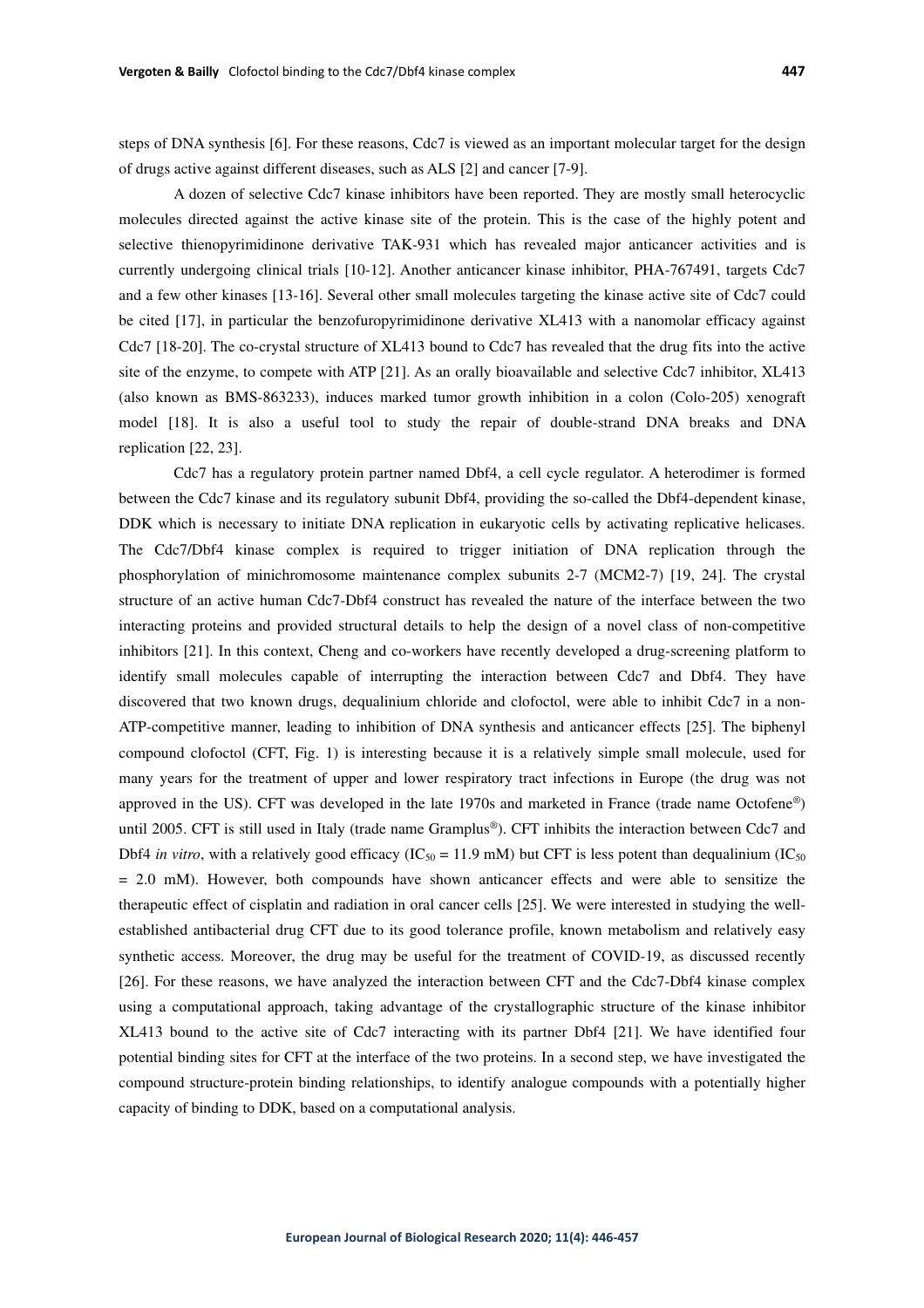

**Figure 1.** Chemical structures of the three compounds Clofoctol (CFT, PubChem CID# 2799), compound 1 (Cpd 1) and compound 2 (Cpd 2, PubChem CID# 53688744). Illustration of the inhibitory effect of CFT on the Cdc7/Dbf4 kinase complex, coupled to an inhibition of the phosphorylation of MCM2 helicase necessary for the progression of the replication fork. Inhibition of Cdc7 by CFT leads to protein synthesis inhibition.

## **2. MATERIALS AND METHODS**

#### **2.1. Preparation of the target protein and ligands**

The three-dimensional structure of the Cdc7/Dbf4 kinase complex was retrieved from the Protein Data Bank (www.rcsb.org) under the PDB code 6YA6 (Minimal construct of Cdc7-Dbf4 bound to XL413) [21]. Docking experiments were performed with the GOLD software (GOLD 5.3 release, Cambridge Crystallographic Data Centre, Cambridge, UK). Before starting the docking procedure, the structure of the ligands has been optimized using a classical Monte Carlo conformational searching procedure as described in the BOSS software [27]. 6YA6 refers to a structure of the protein heterodimer with the drug XL413 bound to the kinase site.

#### **2.2** *In silico* **molecular docking procedure**

Based on shape complementarity criteria, four possible binding sites for CFT have been defined around amino acid residues V220 and I330 of Dbf4 and T109 and D128 of Cdc7. These sites were identified using the software Discovery Studio Visualizer, to map the position of well-defined cavities susceptible to accommodate the ligand. Shape complementarity and geometry considerations are in favor of a docking grid centered in the volume defined by these amino acids. In each case, within the binding site, side chains of specific amino acids have been considered as fully flexible. The flexible amino acids are (i) for site V220, residues K451, S450, C449, S433, M428, V220, F219, K217, K216, K214, (ii) for site D128, residues D128, K126, H97, F124, H129, C298, C299, I101, R125, N127, (iii) for site T109, residues T109, R167, L108, C107, V110, I330, D329, V331, K333, S332, and (iv) for site I330, residues T109, L105, L108, V120, V110, I330, D329, V327, V326, V331. The ligand is always defined as flexible during the docking procedure. Up to 100 poses that are energetically reasonable were kept while searching for the correct binding mode of the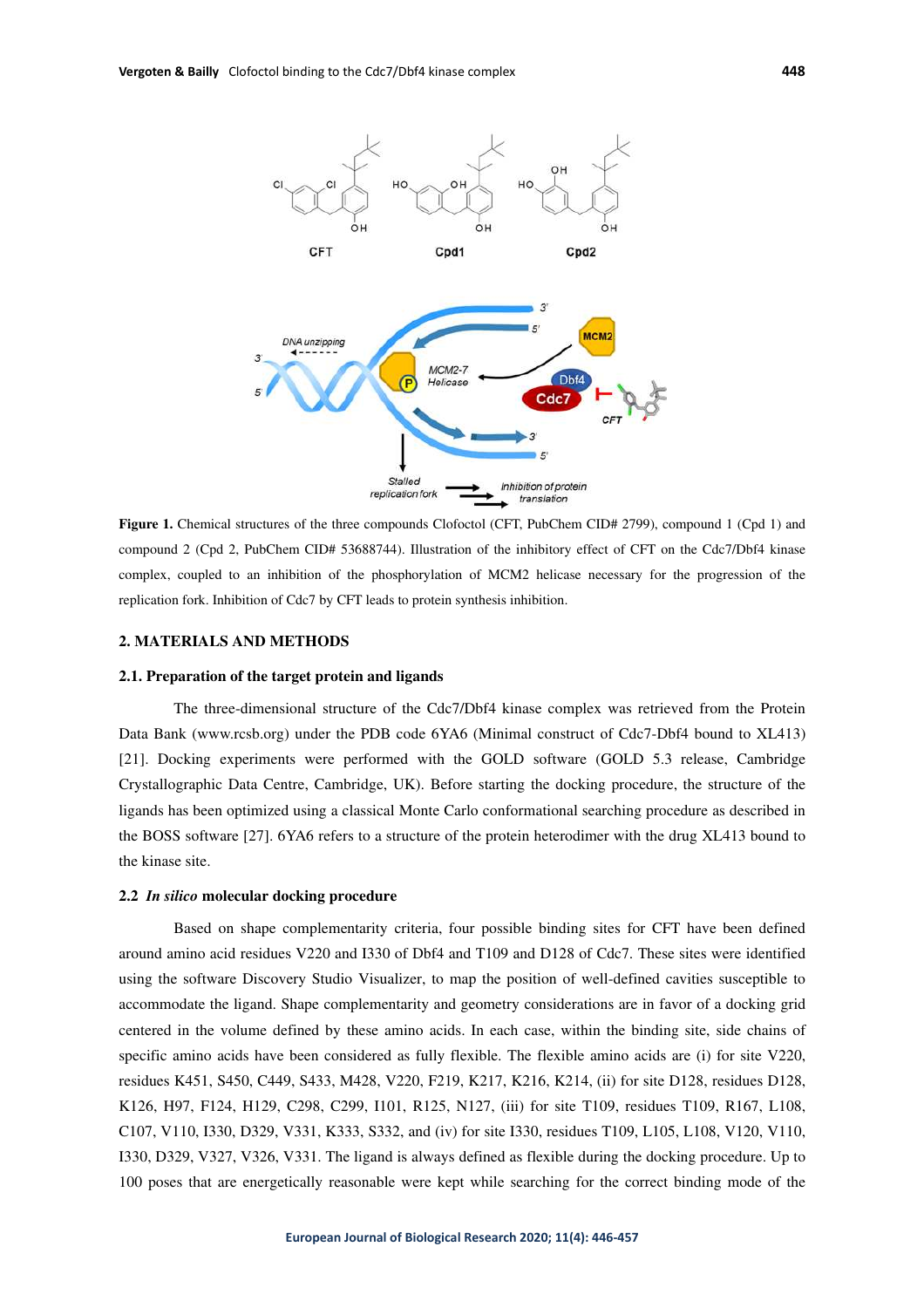ligand. The decision to keep a trial pose is based on ranked poses, using the PLP fitness scoring function (which is the default in GOLD version 5.3 used here [28]). In addition, an empirical potential energy of interaction  $\Delta E$  for the ranked complexes is evaluated using the simple expression  $\Delta E$ (interaction) = E(complex) - (E(protein) + E(ligand)). For that purpose, the Spectroscopic Empirical Potential Energy function SPASIBA and the corresponding parameters were used [29, 30]. Molecular graphics and analysis were performed using Discovery Studio Visualizer, Biovia 2020 (Dassault Systèmes BIOVIA Discovery Studio Visualizer 2020, San Diego, Dassault Systèmes, 2020).

# **3. RESULTS**

#### **3.1. Interaction of CFT with the Cdc7/Dbf4 protein complex**

The crystallographic structure of the kinase inhibitor XL413 bound to the active site of Cdc7 interacting with its partner Dbf4 (Protein Data Bank code: 6YA6) provides a solid basis to investigate the protein interaction with CFT. We analyzed the binding of CFT to the XL413-bound protein complex and identified four possible binding positions centered on amino acid residues V220 and I330 of Dbf4 and T109 and D128 of Cdc7, as represented in Fig. 2. Sites T109 and I330 have been mentioned by Cheng and coworkers when using their protein construct to identify small molecule binders [25]. Sites V220 and D128 are novel potential sites identified here; they both correspond to well-defined cavities susceptible to accommodate the CFT molecule. For each site, we calculated the empirical potential energy of interaction (DE) and energy of hydration (DG), as indicated in Table 1.



**Figure 2.** (a) Molecular model of the protein heterodimer, with Cdc7 (purple) and Dbf4 (yellow), and the position of the different drug binding sites identified. XL413 binds to the Cdc7 kinase site whereas as CFT binds at the interface of the Cdc7/Dbf4 complex, indirectly modulating the kinase activity of the enzyme. The four CFT-binding sites are centered on amino-acid residues V220 and I330 of Dbf4 and T109 and D128 of Cdc7. The structure of XL413 is shown (PubChem CID# 135564632). (b) Ranking of the drug binding sites in terms of empirical potential energy of interaction (DE values indicated in Table 1), for the three compounds.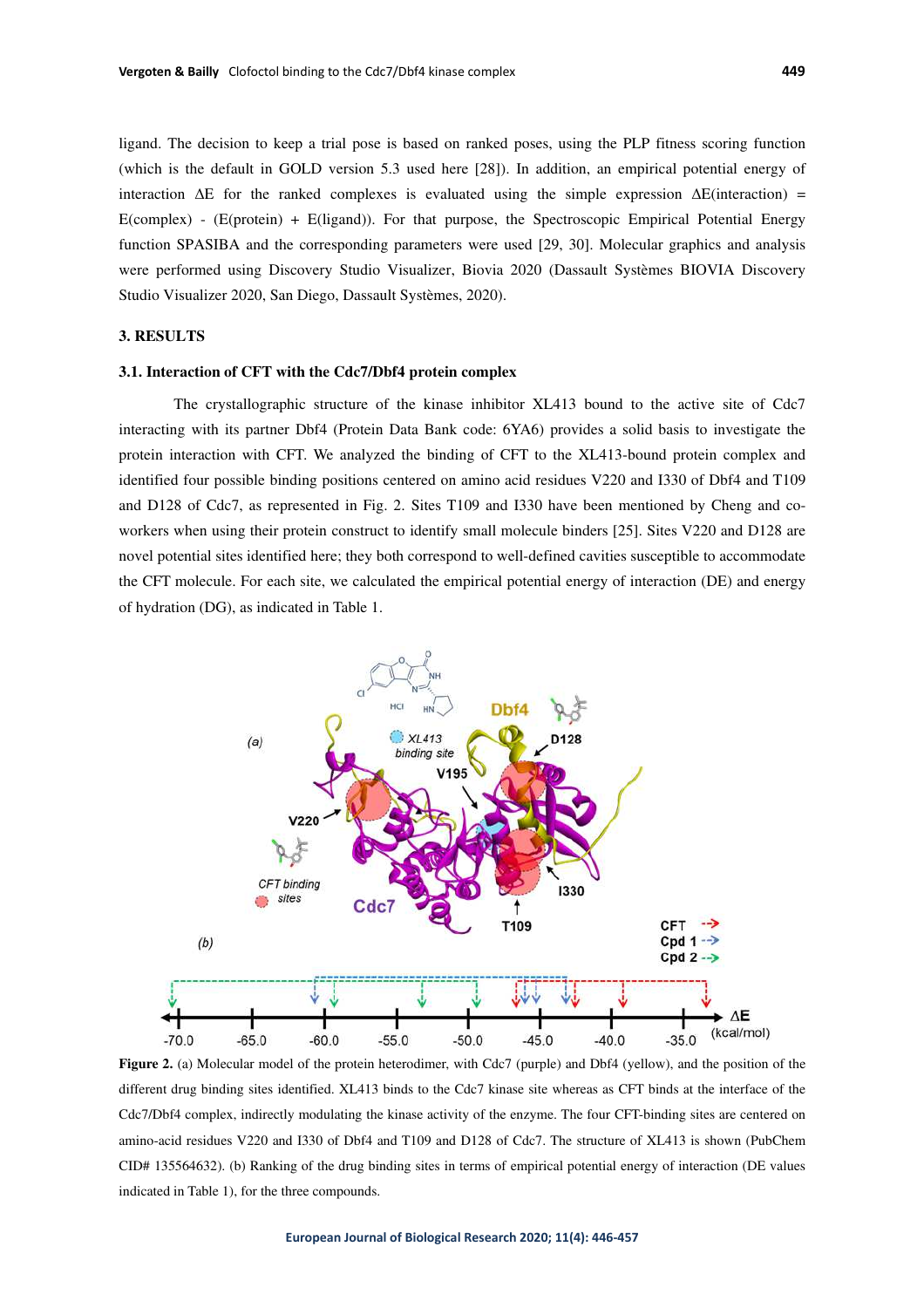| Compound                           | CFT     |         | Cpd 1    |            | Cpd 2    |                  |
|------------------------------------|---------|---------|----------|------------|----------|------------------|
| Binding site position <sup>a</sup> | ΔΕ      | ΔG      | AΕ       | $\Delta G$ | ΛE       | $\Delta {\rm G}$ |
| D <sub>128</sub>                   | $-42.7$ | $-19.8$ | $-60.90$ | $-23.80$   | $-70.60$ | $-19.50$         |
| T <sub>109</sub>                   | $-39.5$ | $-18.2$ | $-43.30$ | $-22.90$   | $-53.50$ | $-19.50$         |
| V220                               | $-46.9$ | $-22.6$ | $-46.70$ | $-25.40$   | $-59.70$ | $-29.70$         |
| 1330                               | $-33.8$ | $-17.1$ | $-45.20$ | $-20.00$   | $-49.05$ | $-16.10$         |

**Table 1.** Calculated potential energy of interaction (ΔE) and free energy of hydration (ΔG) for the interaction of CFT and its two analogues with the Cdc7/Dbf4 kinase complex (kcal/mol).

<sup>a</sup>Drug interaction with the XL413-bound Cdc7/Dbf4 kinase complex (PDB code 6YA6).

The four sites rank in the order V220 > D128 > T109 > I330 in terms of binding energy (DE). CFT seems to form a more stable protein complex at site V220 which offers a well-adapted surface for binding. The drug can establish multiple molecular contacts at this V220 site, including H-bonds, p-stacking interactions and van der Waals contacts, stabilizing the drug-protein complex. However, the drug is essentially bound to the surface of the protein, bridging the two units of the heterodimer. A somewhat similar configuration was observed at sites I330 and T109. CFT binding to the T109 site is illustrated in Fig. 3, to show how the drug bridges two face-to-face a-helices and to present the different molecular contacts established between the small molecule and the proteins. The drug seems to be pasted on the outside surface of the protein interface, but well positioned to engage several H-bonds and van der Waals contact (Fig. 3c). The configuration is a little different at site D128 where there is a wider pocket between the turn of a b-sheet (D128) facing a helix fragment (Y324). The CFT molecule can fit into this cavity more easily and enters more deeply the structure, as shown in Fig. 4. The binding organization and the map of molecular contacts vary significantly from one site to another. For example, at sites V220 and I330 the two chlorine atoms of CFT seemed to play no role in the interaction with the protein, whereas at sites D128 and T109, a halogen bond was detected between the chlorine atom and the amino acid Glu-307 (at site D128) or Val-326 (at site T109) of protein Dbf4 (Figs. 3-4). But in all cases, the phenolic hydroxyl group of CFT is implicated in a H-bond interaction with the protein and multiple van der Waals contacts stabilize the drug-protein complex.



**Figure 3.** Molecular model for the binding of CFT to site T109 within the Cdc7/Dbf4 kinase complex. The structure of the Cdc7/Dbf4 complex used to model CFT binding derives from the crystal structure of Cdc7/Dbf4 (PDB code: 6YA6). (a) A ribbon model of the protein complex (Cdc7 in green, Dbf4 in blue) with the drug inserted in the cavity centered around residue T109. (b) Close-up view of the drug CFT facing two a-helices of the Cdc7/Dbf4 complex. (c) Contact binding map with the indicated color code. (d) a close view of the drug-proteins interface, with the H-bond donor/acceptor sites indicated.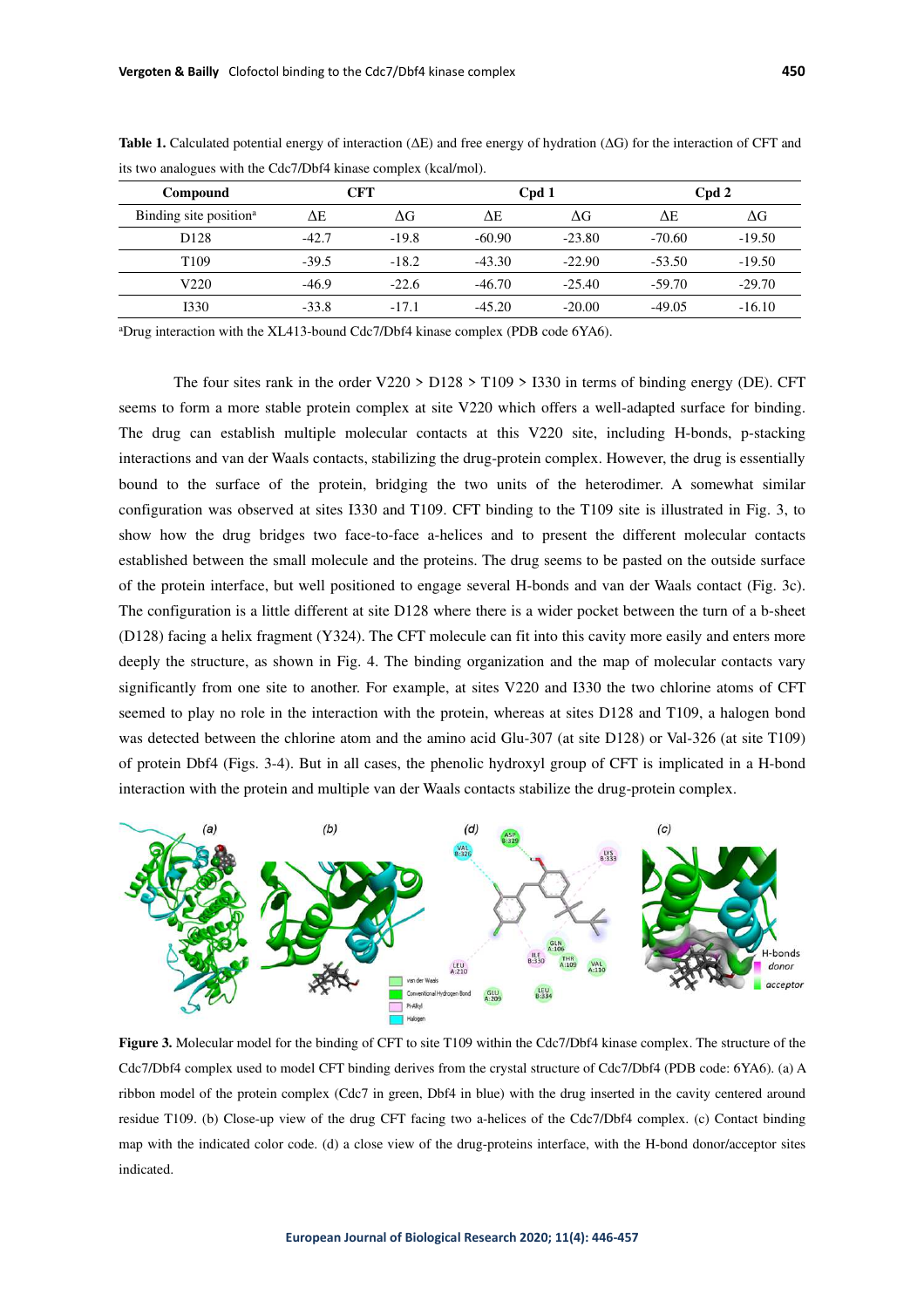

**Figure 4.** Molecular model for the binding of CFT to site D128 within the Cdc7/Dbf4 kinase complex. Note the deeper insertion of the drug in the protein cavity, between two a-helices of the Cdc7/Dbf4 complex. Other details as for Fig. 3.

The four potential binding sites for CFT were identified using the crystal structure of the XL413 bound protein complex, but the XL413 molecule has no influence of CFT binding. We compared the binding of CFT to the V220 site on the Cdc7/Dbf4 heterodimer, with and without XL413 and found no difference (ΔE = -46.919 and -46.936 kcal/mol, with and without XL413 bound, respectively). Binding of XL413 to the kinase site (centered on residue Val-195) has no effect on CFT binding. In sharp contrast, binding of CFT to each site markedly reduces the interaction of XL413 at the kinase site. The calculated ΔE value was -53.70 kcal/mol for XL413 bound to the CFT-free Cdc7/Dbf4 complex and this value increased to -50.40, -44.60, -44.40 and -40.8 kcal/mol, in the presence of CFT bound to site D128, I330, V220 and T109, respectively. Binding of CFT to the T109 site exerted a major negative influence on the interaction of XL413 with the Val-195 kinase site of the Cdc7/Dbf4 complex. The interaction of XL413 with the protein complex is stabilized by 22 molecular contacts between the drug and Cdc7, in particular 3 conventional H-bonds and 4 p-stacking interactions (plus 7 alkyl interactions and 8 van der Waals contacts). In the presence of CFT, the number of molecular interactions between XL413 and Cdc7 was reduced to 19 contacts, including only 2 conventional H-bonds and 2 p-stacking interactions. For example, the H-bond distance between the C=O group of XL413 and residue Lys-90 of Cdc7 increased from 2.769 Å to 3.545 Å in the presence of CFT. There is no doubt that CFT destabilizes the XL413-Cdc7 interaction. Collectively, our analysis indicates that CFT behaves as an interfacial protein-protein inhibitor of the Cdc7/Dbf4 complex, limiting drug access to the proximal kinase site. This configuration can explain the indirect kinase inhibitory action of CFT.

#### **3.2. Drug design of CFT-derived interfacial inhibitors of the Cdc7/Dbf4 complex**

CFT is a small molecule composed of a 2-(dichlorophenyl-methyl)phenol aromatic unit substituted at position 4 with a tert-octyl group (2,4,4-trimethyl-pentanyl side chain). The molecule can be easily synthesized, and several analogues can be found in the PubChem data bank. We have tested different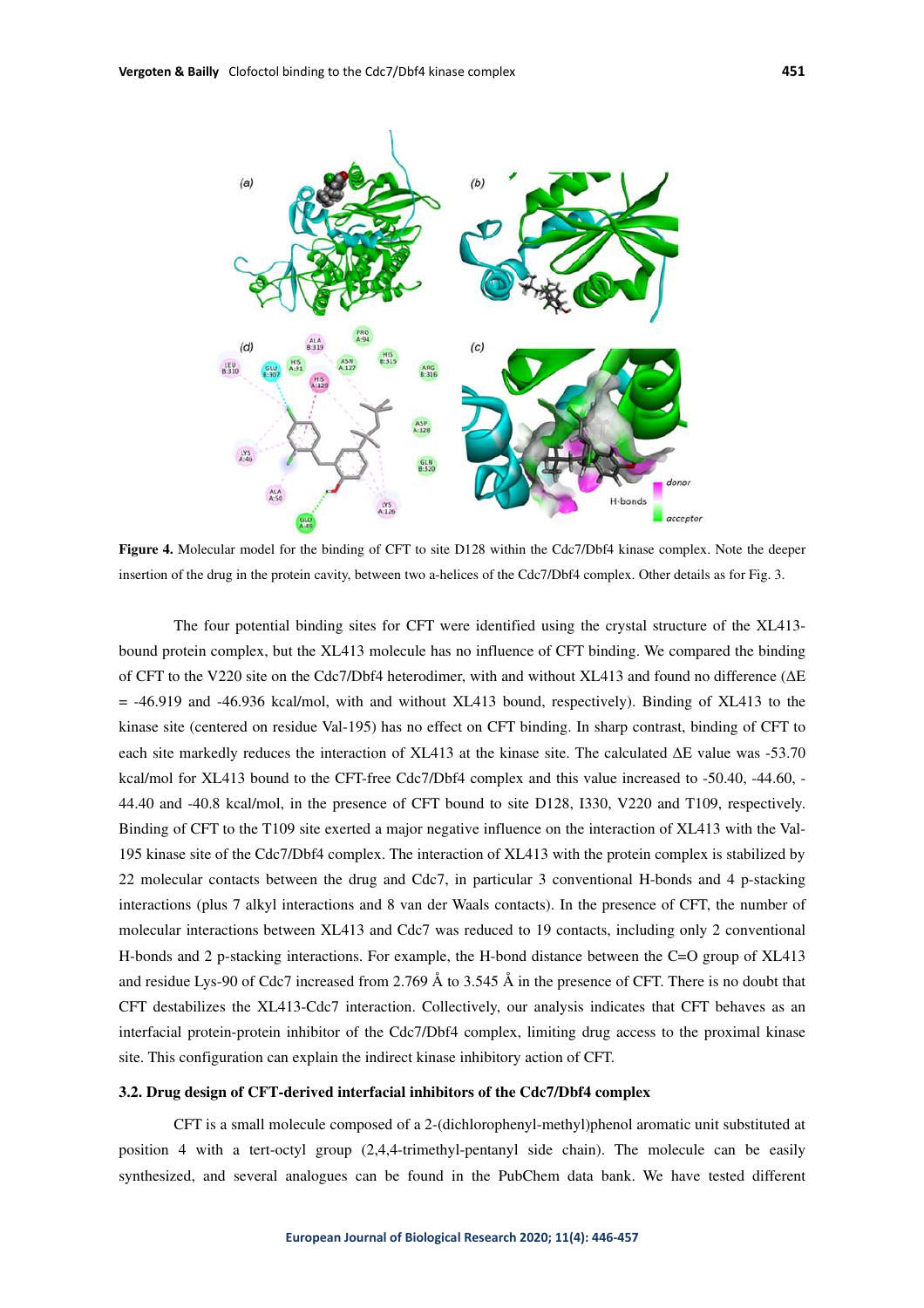derivatives of CFT for their capacity to interact with the Cdc7/Dbf4 complex. The interaction of the best six compounds with the protein Cold Shock Domain-containing E1 (CSDE1) has been reported recently [26]. Here we used the same compounds to test their binding capacity to the Cdc7/Dbf4 complex. We observed that the removal of the tert-octyl group or its replacement with a methyl or a tert-butyl group reduced the binding capacity (data not shown). Apparently, this group plays an important role in the drug-protein interaction and should be preserved. In sharp contrast, the replacement of the two chlorine atoms of CFT with two hydroxyl groups afforded a compound (Cpd 1 in Fig. 1) with an enhanced capacity of interaction with the Cdc7/Dbf4 complex. Apparently, this molecule has never been described (we could not find it in PubMed and the literature) but the computational analysis suggests that it should bind more tightly to the Cdc7/Dbf4 complex. The empirical potential energy of interaction (ΔE) calculated for each site indicates that the compound presents a much better binding to site D128, with a gain of energy of 45% (ΔE varied from -42.7 to -60.9 kcal/mol). Its binding to sites T109 and I330 is also improved, but to a lesser extent compared to site D128, whereas the Cl -> OH replacement showed no effect for binding to site V220 (Table 1). This Cpd 1 is well adapted for binding to site D128, as illustrated in Fig. 5. The compound inserts deeply into the protein cavity (Fig. 5a), using each of its three polar hydroxyl groups to connect with the protein interface (Fig. 5b). Several molecular contacts stabilize the drug-protein interaction (Fig. 5c). This more polar compound (and less waterinsoluble, Table 2) is much better adapted than CFT for the interaction at the D128 site.

| Compound                     | <b>CFT</b> | Cpd 1  | Cpd 2  |
|------------------------------|------------|--------|--------|
| Molecular Weight             | 365.3      | 328.5  | 328.5  |
| Dipole moment (D)            | 3.1        | 1.4    | 3.1    |
| $SASA^a(\AA^2)$              | 586.7      | 565.0  | 567.6  |
| Hydrophobic SASA             | 294.7      | 305.0  | 299.0  |
| Hydrophilic SASA             | 34.7       | 103.9  | 120.8  |
| Molecular Volume $(\AA^3)$   | 1123.5     | 1082.0 | 1082.3 |
| Donor Hydrogen Bonds         |            | 3      | 3      |
| Acceptor Hydrogen Bonds      |            | 3      | 3      |
| $log P$ (octanol/water)      | 6.4        | 4.1    | 4.0    |
| $log S$ (aqueous solubility) | $-6.2$     | $-3.9$ | $-4.0$ |

**Table 2.** Molecular properties of CFT and its two analogues.

<sup>a</sup>Total Solvent Accessible Surface Area (SASA), calculated with a probe of 1.4Å radius. Drug properties were calculated with the BOSS 4.9 software [27] according to published procedures [29, 30].

Finally, we varied the relative position of the two hydroxyl groups on the phenyl ring. In Cpd 1, the two -OH groups are in the *meta* position whereas they are in the *ortho* position in Cpd 2 (Fig. 1). This molecule (CID#: 53688744) is included in an old patent on a series of compounds active against the Herpes virus in combination with propolis [31] but its mechanism of action is unknown. The modeling analysis of this second analogue revealed that it is even more adapted for binding to the D128 site of the Cdc7/Dbf4 complex than Cpd 1. The empirical potential energy of interaction at site D128 reached -70 kcal/mol, which is considerably superior to the value calculated with CFT and Cpd 1 (Table 1). The simple relocation of the OH groups from the *meta* to the *ortho* position improved the interaction by about 18%. This molecule bridges the two a-helices of the protein complex, via hydrophilic interactions (Fig. 6a/b). Different H-bonds between Cpd 2 and the protein complex stabilize the molecular structure. Notably a stacking interaction between the phenol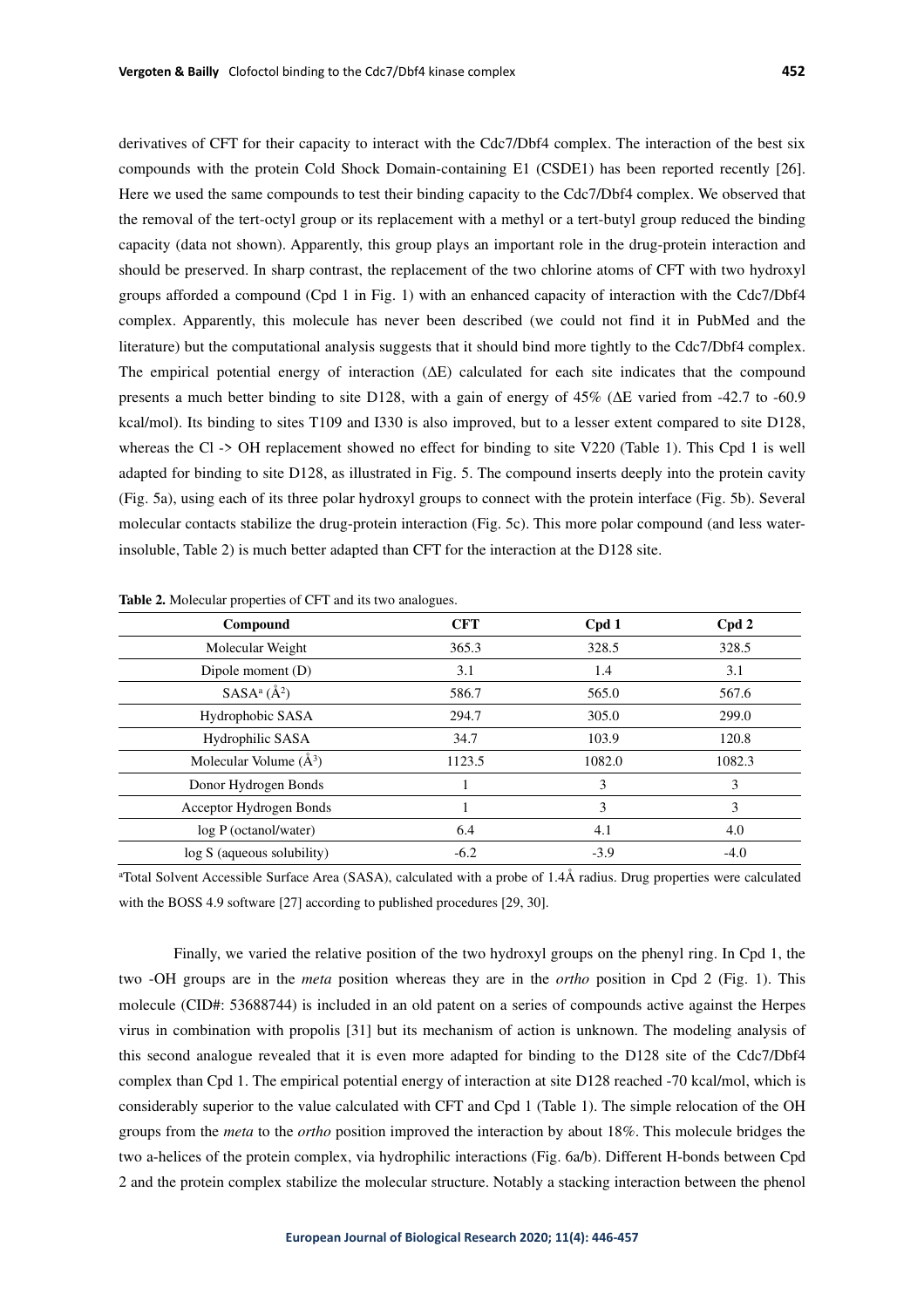ring of the drug and residue His-129 of Cdc7 can be seen with both Cpd 1 and Cpd 2. H-bonds with Cdc7 residues Ala-50 and Lys-126 can be observed also with both compounds, but they implicate distinct OH groups. There are more potential drug-protein contacts with Cpd 2 *vs*. Cpd 1 (compare Figs 5 and 6). Thus, we have identified a new molecule which is predicted to form more stable complexes with the Cdc7/Dbf4 heterodimer than CFT. Not only Cpd 2 presents a more favorable binding interaction at site D128, but it binds well also to the other three sites V220, T109 and I330 (Fig 2b). Globally, its binding capacity to the Cdc7/Dbf4 complex is much more favorable than that of CFT (Table 1). Our *in silico* analysis augurs well for this compound as a Cdc7 inhibitor. It would be interesting to investigate further the biological properties of this antiviral molecule.



Figure 5. Binding of Cpd 1 to site D128 of the Cdc7/Dbf4 kinase complex. (a) The protein surface is shown in green (Cdc7) and blue (Dbf4), with a CPK model of drug. (b) Close-up view of Cpd 1 binding site D128, with the H-bond donor/acceptor surfaces. (c) Contact binding map (amino acids A refer to Cdc7, amino acids B refer to Dbf4).



**Figure 6.** Binding of Cpd 2 to site D128 of the Cdc7/Dbf4 kinase complex. (a) A ribbon model of the protein complex (Cdc7 in green, Dbf4 in blue) with the drug (CPK model) inserted in the cavity centered around residue D128. (b) Closeup view of Cpd 2 binding site D128, with the hydrophobic/hydrophilic surfaces. (c) Contact binding map (amino acids A refer to Cdc7, amino acids B refer to Dbf4).

#### **4. DISCUSSION**

The planar tricyclic compound XL413 is a potent inhibitor of the serine/threonine kinase Cdc7 which is frequently over-expressed in breast cancer cells [19]. It has revealed Cdc7-dependent cell cycle arrest and *in vivo* tumor growth inhibition in a xenograft model of colorectal cancer [18]. This Cdc7-selective ATPcompetitive inhibitor displays anticancer and promotes the antifibrotic properties of pirfenidone, used to slow down the progression of pulmonary fibrosis [20]. In human breast cells, the kinase activity of Cdc7 is required for proliferation, and a full and sustained inhibition of the kinase is necessary to block the cell-cycle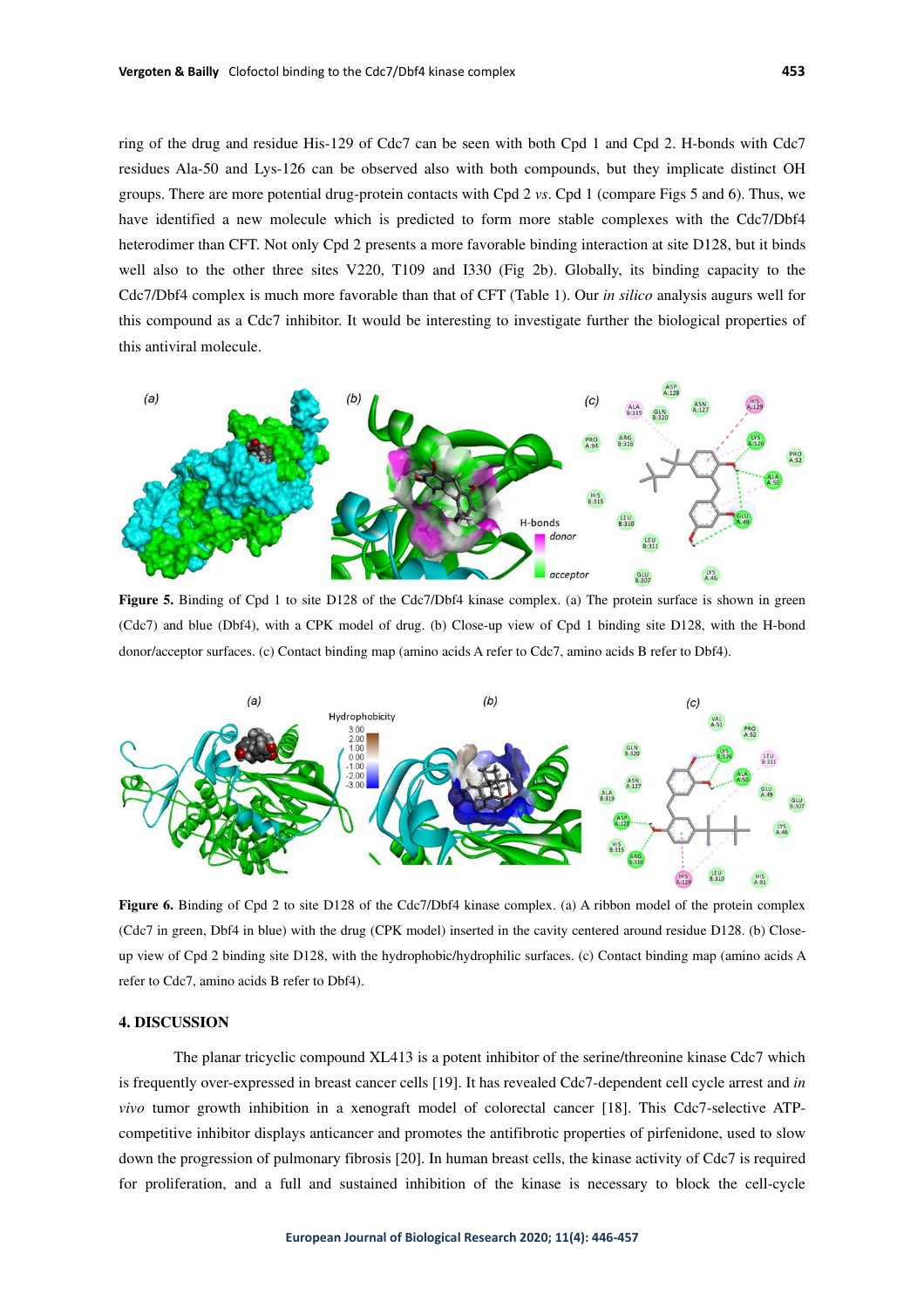progression. This is difficult to achieve with an ATP-competitor like XL413, because DNA replication and cell proliferation can occur even with a reduced Cdc7 activity [32]. This compound (BMS-863233) was advanced to Phase 1 clinical trial in patients with refractory hematological cancer (NCT00838890) and advanced solid tumors (NCT00886782), but the development was not pursued. The compound is useful to study gene modification in cells [23] but more potent and better tolerated inhibitors of the Dbf4-dependent kinase (DDK) are needed to treat cancers. This enzyme, which plays important roles in the regulation of the initiation of DNA replication, represents an attractive target to treat breast cancer but also oral squamous cell carcinoma [9,33]. The knowledge of its mode of binding to the kinase site of Cdc7 is useful to guide the development of novel compounds [21].

In the frame of a drug screening process, the antibacterial drug CFT has been identified as a blocker of the interaction between Cdc7 and Dbf4. Moreover, the compound has revealed anticancer effects and a capacity to promote the activity of cisplatin and radiation in oral cancer cells [25]. As a well-established antibacterial drug used for more than 30 years in Human, CFT can be considered as a good candidate for a repositioning approach. These considerations prompted us to analyze the interaction between CFT and the Cdc7/Dbf4 kinase complex using molecular modeling. We identified four potential binding sites for CFT, around positions T109, D128, V220 and I330. Our calculations suggest that the best site for CFT is V220, a site identified for the first time, but it appears as a relatively "superficial", solvent-exposed site on the protein heterodimer. In this case, CFT binds to an open cavity, a wide depression on the surface of the Cdc7/Dbf4 complex. In contrast, the deeper site D128 allows a better anchorage of the drug molecule. In this case, the drug can penetrate more deeply into the protein cavity, so as to bridge two face-to-face a-helices of Dbf4 and Cdc7, truly as an interfacial protein inhibitor. This is one of the preferred sites for CFT, although the drug can also bind to sites T109 and I330 previously proposed [25].

Molecular modeling is a useful tool to study structure-binding relationships. Our modulation of the structure of CFT led to the identification of two compounds with superior binding capacity to the Cdc7/Dbf4 complex compared to CFT, at least *in silico*. The replacement of the two chlorine atoms with more polar hydroxyl groups provides a compound (Cpd 1) better adapted to interact with the D128 site. The binding capacity is markedly improved with the double Cl -> OH substitution. Interestingly, the relocation of the OH groups in the *ortho* position further reinforced the binding capacity of the drug to the D128 site and to the other sites identified with CFT. The modeling analysis indicates that this Cpd 2 behaves as a robust blocker of the Cdc7/Dbf4 interface. The prediction now requires an experimental validation. Our molecular docking study opens the door toward the rational design of a novel class of CFT-based Cdc7 modulators.

Different drug scaffolds can be used to design Cdc7 inhibitors, such as peptidomimetic that mimic pharmacophoric properties of DBF4 [34]. Potent Cdc7 inhibitors have been elaborated, such as the kinase inhibitor simurosertib (TAK-931), a quinuclidine-containing specific inhibitor of Cdc7 considered as a clinical candidate for the treatment of cancer [11,12]. Other ATP-competitive inhibitors of Cdc7 have been identified [35-37]. The use of CFT as a non-ATP competitive inhibitor is important to consider because it is a wellestablished drug, with a known safety profile and a good tolerance in Human. A repositioning of CFT may be envisioned [25] or the design of more potent analogues, taking into consideration the work reported here.

#### **5. CONCLUSION**

Molecular modeling has been instrumental to identify potential binding sites of CFT to the Cdc7/Dbf4 kinase complex. Four possible sites of drug interaction were located and one position, D128 of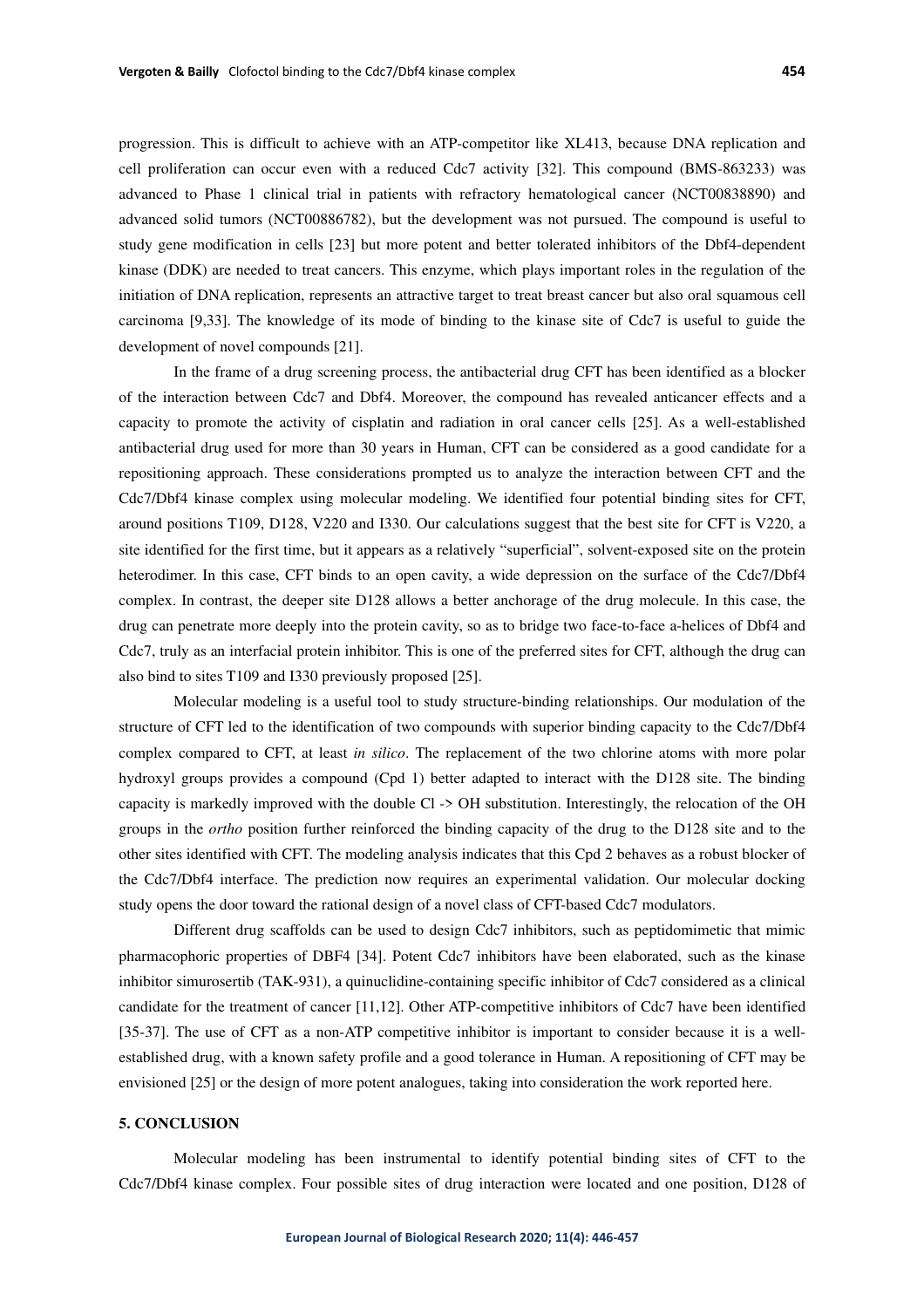Cdc7, provided an optimized site. The computational study also led to the identification of two CFT analogues with an improved Cdc7/Dbf4-binding capacity. This *in silico* approach can be useful to guide the design and synthesis of CFT analogues targeting Cdc7 and acting as anticancer agents.

**Authors' Contributions:** GV: investigation; visualization; software. CB: conceptualization; visualization; writing - original draft; writing - review & editing. Both authors are read and approved the final manuscript.

**Conflict of Interest:** The author has no conflict of interest to declare.

**Funding:** This research did not receive any specific grant from funding agencies in the public, commercial, or not-for-profit sectors.

#### **REFERENCES**

- 1. Rojas-Prats E, Martinez-Gonzalez L, Gonzalo-Consuegra C, Liachko NF, Perez C, Ramírez D, et al. Targeting nuclear protein TDP-43 by cell division cycle kinase 7 inhibitors: A new therapeutic approach for amyotrophic lateral sclerosis. Eur J Med Chem. 2020; 210: 112968.
- 2. Vaca G, Martinez-Gonzalez L, Fernandez A, Rojas-Prats E, Porras G, Cuevas EP, Gil C, et al. Therapeutic potential of novel Cell Division Cycle Kinase 7 inhibitors on TDP-43-related pathogenesis such as Frontotemporal Lobar Degeneration (FTLD) and amyotrophic lateral sclerosis (ALS). J Neurochem. 2020; 156: 379-390.
- 3. Yang CC, Kato H, Shindo M, Masai H. Cdc7 activates replication checkpoint by phosphorylating the Chk1-binding domain of Claspin in human cells. Elife. 2019; 8: 50796.
- 4. Parri E, Kuusanmäki H, van Adrichem AJ, Kaustio M, Wennerberg K. Identification of novel regulators of STAT3 activity. PLoS One. 2020; 15: 0230819.
- 5. Ito S, Goto H, Kuniyasu K, Shindo M, Yamada M, Tanaka K, et al. Cdc7 kinase stimulates Aurora B kinase in Mphase. Sci Rep. 2019; 9: 18622.
- 6. Rainey MD, Quinlan A, Cazzaniga C, Mijic S, Martella O, Krietsch J, et al. CDC7 kinase promotes MRE11 fork processing, modulating fork speed and chromosomal breakage. EMBO Rep. 2020; 21: 48920.
- 7. Montagnoli A, Moll J, Colotta F. Targeting cell division cycle 7 kinase: a new approach for cancer therapy. Clin Cancer Res. 2010; 16: 4503-4508.
- 8. Yamada M, Masai H, Bartek J. Regulation and roles of Cdc7 kinase under replication stress. Cell Cycle. 2014;13:1859-1866.
- 9. Jin S, Ma H, Yang W, Ju H, Wang L, Zhang Z. Cell division cycle 7 is a potential therapeutic target in oral squamous cell carcinoma and is regulated by E2F1. J Mol Med. 2018; 96: 513-525.
- 10. Gad SA, Ali HEA, Gaballa R, Abdelsalam RM, Zerfaoui M, Ali HI, et al. Targeting CDC7 sensitizes resistance melanoma cells to BRAFV600E-specific inhibitor by blocking the CDC7/MCM2-7 pathway. Sci Rep. 2019; 9: 14197.
- 11. Iwai K, Nambu T, Dairiki R, Ohori M, Yu J, Burke K, et al. Molecular mechanism and potential target indication of TAK-931, a novel CDC7-selective inhibitor. Sci Adv. 2019; 5: 3660.
- 12. Kurasawa O, Miyazaki T, Homma M, Oguro Y, Imada T, Uchiyama N, et al. Discovery of a Novel, Highly Potent, and Selective Thieno[3,2-d]pyrimidinone-Based Cdc7 Inhibitor with a Quinuclidine Moiety (TAK-931) as an Orally Active Investigational Antitumor Agent. J Med Chem. 2020; 63: 1084-1104.
- 13. Erbayraktar Z, Alural B, Erbayraktar RS, Erkan EP. Cell division cycle 7-kinase inhibitor PHA-767491 hydrochloride suppresses glioblastoma growth and invasiveness. Cancer Cell Int. 2016; 16: 88.
- 14. O' Reilly E, Dhami SPS, Baev DV, Ortutay C, Halpin-McCormick A, Morrell R, et al. Repression of Mcl-1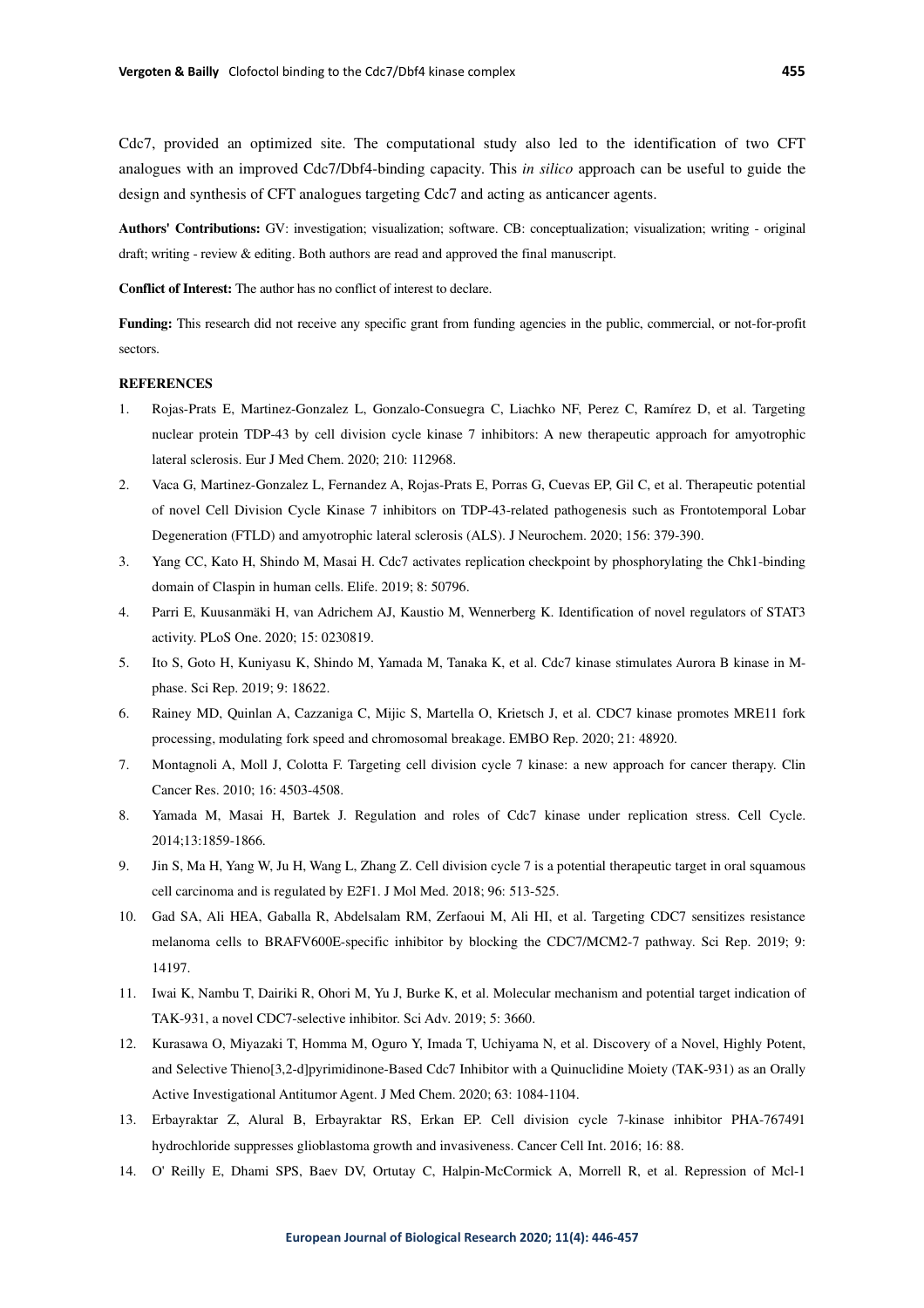expression by the CDC7/CDK9 inhibitor PHA-767491 overcomes bone marrow stroma-mediated drug resistance in AML. Sci Rep. 2018; 8: 15752.

- 15. McLaughlin RP, He J, van der Noord VE, Redel J, Foekens JA, Martens JWM, et al. A kinase inhibitor screen identifies a dual cdc7/CDK9 inhibitor to sensitise triple-negative breast cancer to EGFR-targeted therapy. Breast Cancer Res. 2019; 21: 77.
- 16. Chen EW, Tay NQ, Brzostek J, Gascoigne NRJ, Rybakin V. A Dual Inhibitor of Cdc7/Cdk9 Potently Suppresses T Cell Activation. Front Immunol. 2019; 10: 1718.
- 17. Irie T, Asami T, Sawa A, Uno Y, Hanada M, Taniyama C, et al. Discovery of novel furanone derivatives as potent Cdc7 kinase inhibitors. Eur J Med Chem. 2017; 130: 406-418.
- 18. Koltun ES, Tsuhako AL, Brown DS, Aay N, Arcalas A, Chan V, et al. Discovery of XL413, a potent and selective CDC7 inhibitor. Bioorg Med Chem Lett. 2012; 22: 3727-3731.
- 19. Sasi NK, Tiwari K, Soon FF, Bonte D, Wang T, Melcher K, et al. The potent Cdc7-Dbf4 (DDK) kinase inhibitor XL413 has limited activity in many cancer cell lines and discovery of potential new DDK inhibitor scaffolds. PLoS One. 2014; 9: 113300.
- 20. Jin SF, Ma HL, Liu ZL, Fu ST, Zhang CP, He Y. XL413, a cell division cycle 7 kinase inhibitor enhanced the antifibrotic effect of pirfenidone on TGF-beta1-stimulated C3H10T1/2 cells via Smad2/4. Exp Cell Res. 2015; 339: 289-299.
- 21. Dick SD, Federico S, Hughes SM, Pye VE, O'Reilly N, Cherepanov P. Structural Basis for the Activation and Target Site Specificity of CDC7 Kinase. Structure. 2020; 28: 954-962.
- 22. Ngo M, Wechter N, Tsai E, Shun TY, Gough A, Schurdak ME, et al. A High-Throughput Assay for DNA Replication Inhibitors Based upon Multivariate Analysis of Yeast Growth Kinetics. SLAS Discov. 2019; 24: 669-681.
- 23. Wienert B, Nguyen DN, Guenther A, Feng SJ, Locke MN, Wyman SK, et al. Timed inhibition of CDC7 increases CRISPR-Cas9 mediated templated repair. Nat Commun. 2020; 11: 2109.
- 24. Larasati, Duncker BP. Mechanisms Governing DDK Regulation of the Initiation of DNA Replication. Genes (Basel) 2016; 8: 3.
- 25. Cheng AN, Lo YK, Lin YS, Tang TK, Hsu CH, Hsu JT, Lee AY. Identification of Novel Cdc7 Kinase Inhibitors as Anti-Cancer Agents that Target the Interaction with Dbf4 by the Fragment Complementation and Drug Repositioning Approach. EBioMedicine. 2018; 36: 241-251.
- 26. Bailly C, Vergoten G. A new horizon for the old antibacterial drug clofoctol. Drug Discov Today. 2021; 26: 1302- 1310.
- 27. Jorgensen WL, Tirado-Rives J. Molecular modeling of organic and biomolecular systems using BOSS and MCPRO. J Comput Chem. 2005; 26: 1689-1700.
- 28. Jones G, Willett P, Glen RC, Leach AR, Taylor R. Development and validation of a genetic algorithm for flexible docking. J Mol Biol. 1997; 267: 727-748.
- 29. Vergoten G, Mazur I, Lagant P, Michalski JC, Zanetta JP. The SPASIBA force field as an essential tool for studying the structure and dynamics of saccharides. Biochimie. 2003; 85: 65-73.
- 30. Lagant P, Nolde D, Stote R, Vergoten G, Karplus M. Increasing Normal Modes Analysis Accuracy: The SPASIBA Spectroscopic Force Field Introduced into the CHARMM Program. J Phys Chem A. 2004; 108: 4019-4029.
- 31. Amoros M, Sauvager F, Vachy R. 1993. Therapeutic composition containing a phenol compound and propolis useful against lipidic capside viruses, especially the herpes viruses. EP0521906A1/US-6153226-A/WO-9113626-A1.
- 32. Rainey MD, Quachthithu H, Gaboriau D, Santocanale C. DNA Replication Dynamics and Cellular Responses to ATP Competitive CDC7 Kinase Inhibitors. ACS Chem Biol. 2017; 12: 1893-1902.